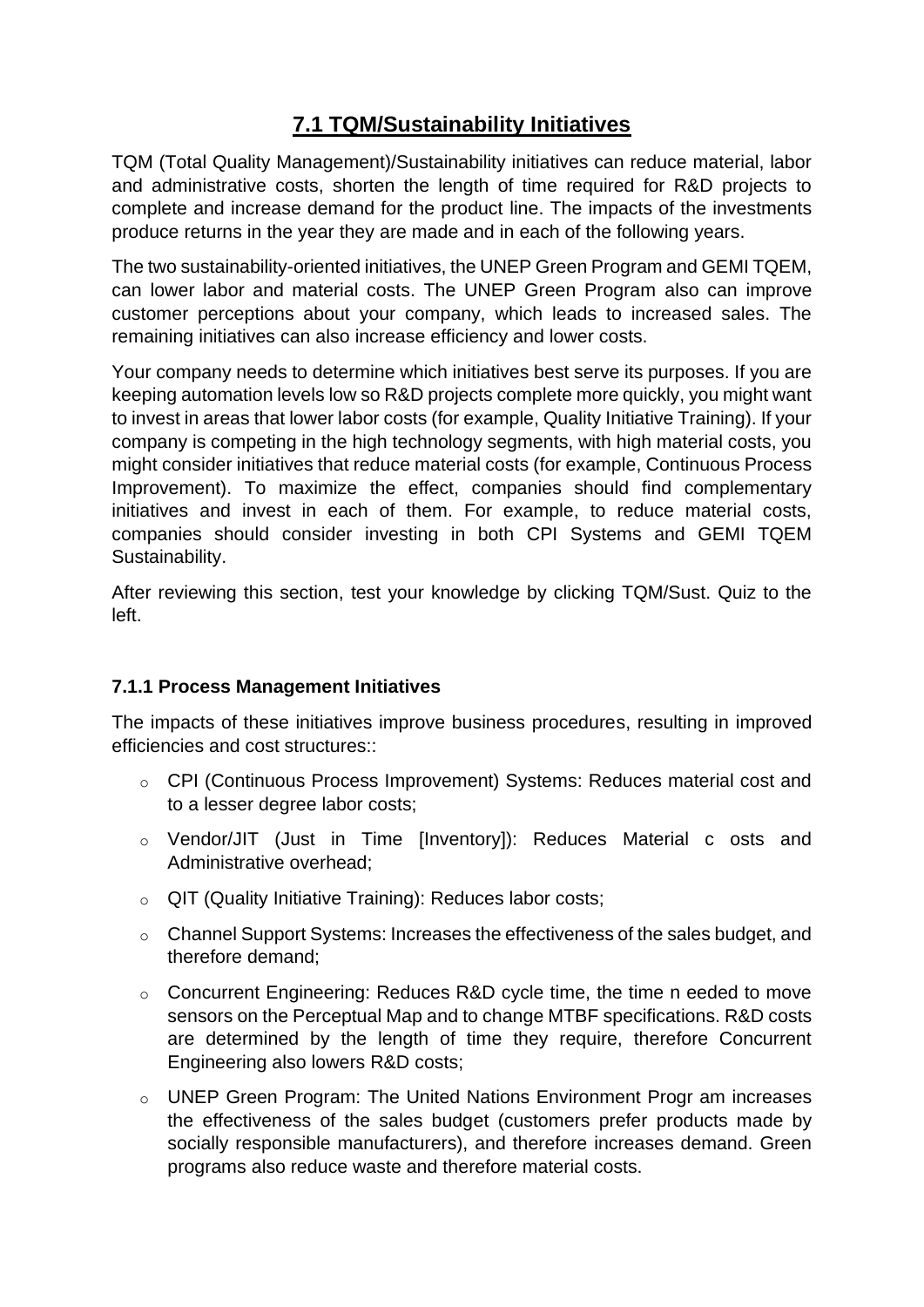## **7.1.2 TQM Initiatives**

The impacts of these initiatives improve product quality while reducing the time and resources required to design, manufacture, warehouse and ship products.

- o Benchmarking: Reduces Administrative overhead;
- o Quality Function Deployment Effort: Reduces R&D cycle time and enhances the effectiveness of the Promotion and Sales Budgets;
- o CCE (Concurrent Engineering)/6 Sigma Training: Reduces material costs and labor costs;
- o GEMI TQEM Sustainability: The Global Environmental Management Initiative Total Quality Environmental Management initiative reduces labor costs as it minimizes environmental risks. These include production methods which protect employee health and redesign of products to have fewer toxic byproducts. The initiative also reduces material costs, as it promotes recycling and other material use efficiencies.

## **7.1.3 S-Shaped Curve**

For each initiative, returns for investments follow the shape of an S-curve (Figure 7.8). That is, if you spend too little or too much the returns on your investment are poor. If you spend less than \$500,000 in any initiative in a single round chances are you will see little return. An investment of \$1,500,000 in a single round produces a costeffective impact, investments over \$1,500,000 become dollar for dollar less effective. Finally, for each initiative, an investment over \$2,000,000 in a single round produces absolutely no additional benefit.

For each impact, complementary initiatives combine together to increase the total effect. You should bundle your investments in multiple initiatives that have an impact important to your company's strategy. By spreading your investment among complementary initiatives you can invest more in each impact than the limit of \$2,000,000 for an individual initiative.

You can target multiple impacts, such as both material and labor cost reduction; this can be a substantial investment in any given year. As you fine tune your decisions, keep an eye on the Projected Cumulative Impacts to ensure that your investments are creating cost-effective returns.

Companies that invest in the same initiatives over two or three rounds (depending on the amount of money) will experience decreasing and eventually no additional returns for their investments.